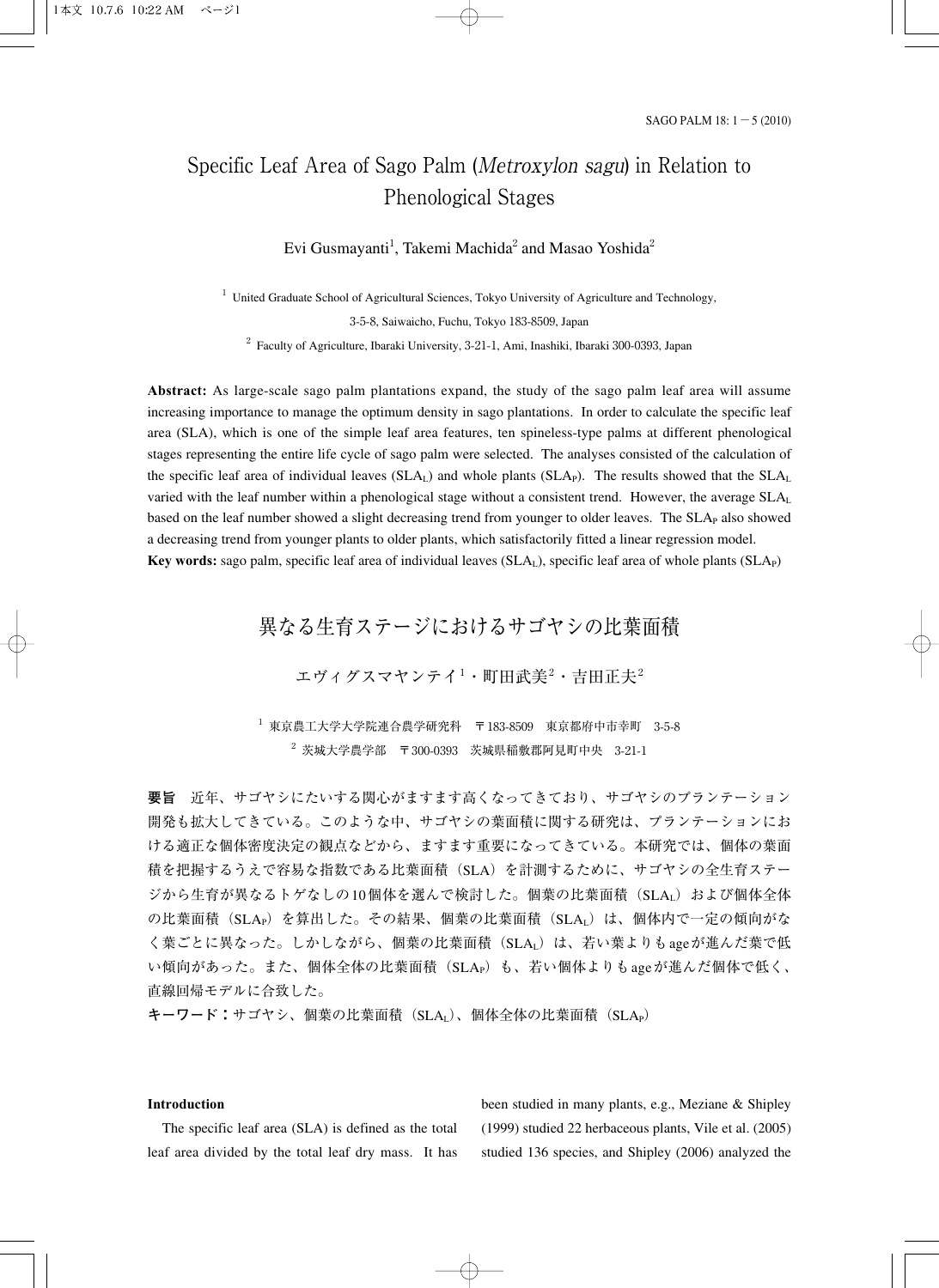614 species compiled from 37 different studies. The results showed correlation with various components in plant growth. The SLA has been found to correlate with net photosynthesis, as in Reich et al. (2003), who found that the maximum capacity of photosynthesis can be predicted from the SLA. Related results were reported by Shipley and Vu (2002), Arredondo and Schnyder (2003), Metcalf et al. (2006), and Shipley (2006), who found the correlation of the SLA with the relative growth rate.

The SLA, by definition, may also indicate the leaf thickness (LT). Vendramini et al. (2002), who analyzed the association between the SLA and LT in 77 species, found that the SLA and LT were significantly correlated. These results led them to the conclusion that the SLA appears to be a good indicator of general plant resource-use strategies. Furthermore, leaf thickness is highly related to leaf structure, namely, the leaf carbon assimilation rate, leaf optical density, total leaf chlorophyll concentration, leaf tissue density, and nitrogen concentration, as studied by White and Montes-R. (2005).

In plant ecology, the SLA is associated with many critical aspects of plant growth and survival. Recent studies in controlled environments have demonstrated the important roles of the SLA and leaf dry matter content (LDMC) in explaining variation in the potential relative growth rate and ecological behavior of plants. Other roles involve the trade-off between rapid biomass production and efficient conservation of nutrients (Li et al. 2005). On the other hand, in

agronomic modeling, the SLA has been widely used as a key parameter in estimating the crop yield. It has been used to derive the Leaf Area Index (LAI), as in Lintul (de Wit, 1997), Cropsyst (Stockle *et al.* 2003), and ORYZA2000 (Bouman and van Laar 2006).

The sago palm (*Metroxylon sagu* Rottb.) is considered humankind's oldest food plant. It has long been a staple food for humans in South East Asia before the introduction of rice or wheat. In the last decade, the popularity of sago palm as a research topic has been increasing significantly due to its beneficial features: sago palm is economically acceptable, relatively sustainable, environmentally friendly, uniquely versatile, and vigorous, and it promotes socially stable agro-forestry systems (Flach 1997). As the interest in sago palm continues to grow and largescale sago palm plantations expand, the study of the sago palm leaf area will assume increasing importance, especially in managing the optimum density of sago plantations. In order to calculate the SLA, which is one of the simple leaf area features, and understand the relationship between the SLA and phenological stage, we selected ten palms from different phenological stages representing the entire life cycle of sago palm. We calculated the SLA of individual leaves  $(SLA<sub>L</sub>)$  and that of whole plants (i.e., the mean of all leaves,  $SLAp$ ).

# **Materials and Methods Sampled palms**

The study was conducted in Pontianak, West Kalimantan, Indonesia (0°7'S 109°26'E). Ten spineless-

| <b>Estimated age from planting</b><br>(vears) | <b>Growth description</b>                       | Phenological stage (s) |
|-----------------------------------------------|-------------------------------------------------|------------------------|
| 3.0                                           | rosette stage                                   | 0.121                  |
| 5.0                                           | starting trunk formation                        | 0.214                  |
| 6.0                                           | early trunk growth                              | 0.261                  |
| 7.0                                           | early trunk growth                              | 0.308                  |
| 9.0                                           | mid trunk growth                                | 0.401                  |
| 10.0                                          | full trunk growth                               | 0.475                  |
| 10.5                                          | bolting                                         | 0.498                  |
| 11.5                                          | flowering, stalk has been truncated             | 0.723                  |
| 12.0                                          | fruiting, but no fruit found                    | 0.818                  |
| 12.5                                          | fruiting stage, stalk has dried, no fruits left | 0.902                  |
| 15.0                                          | almost dead, no leaves                          | 1.000                  |

**Table 1.** Estimated phenological stages (s) of sampled palms.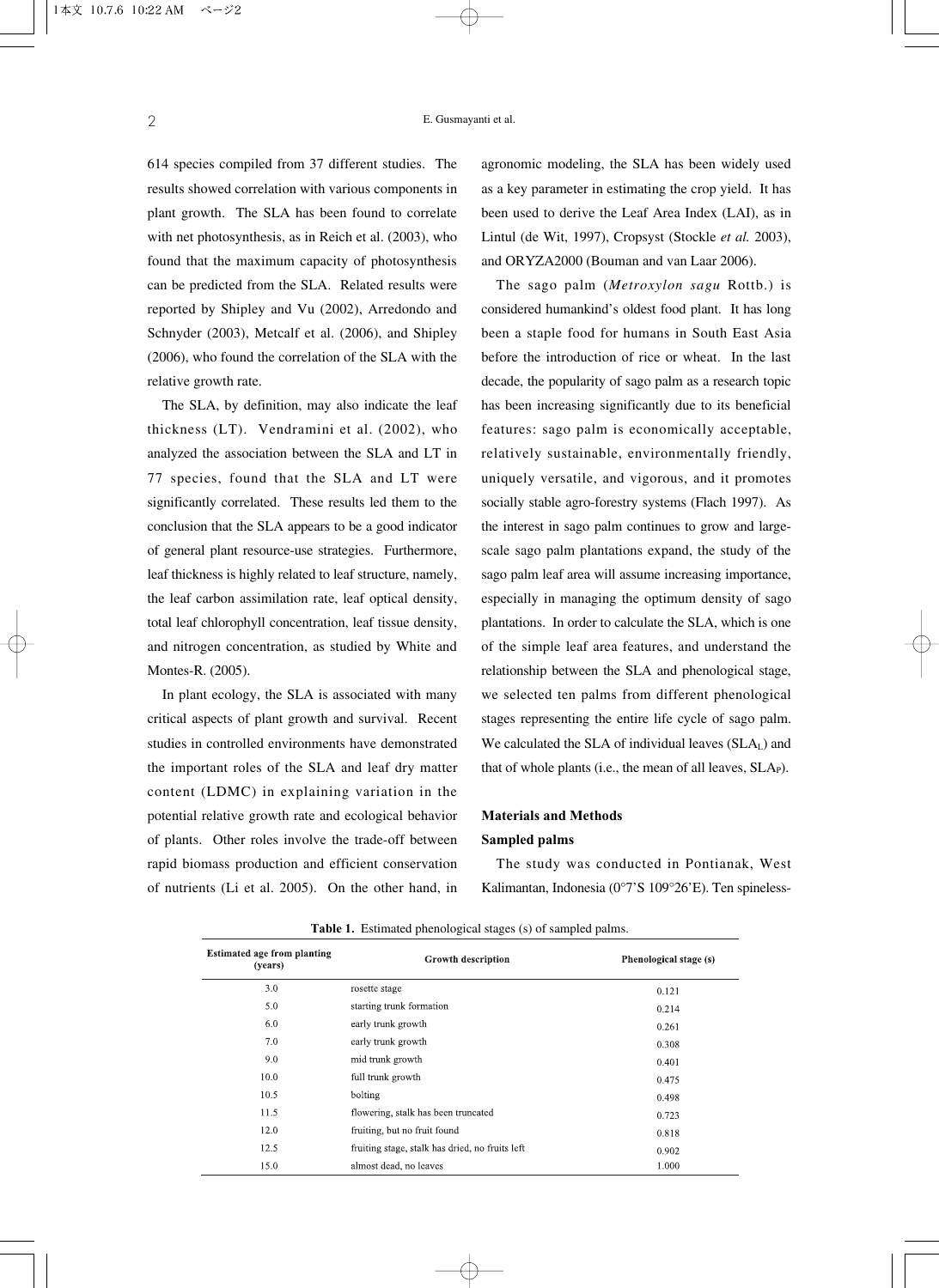type sago palms (local name, *sagu bemban*) of different phenological stages, from the rosette stage to the dying stage, were selected from the sago palm gardens of local farmers (Table 1). The stages are aligned on a scale ranging from 0 to 1, where 0 corresponds to the stage of sucker planting and 1 corresponds to the stage of palm death. The procedure to calculate the estimated phenological stage (s) is described in detail in Gusmayanti et al. (2008).

### **Measurement**

The sago leaves were numbered as in Nakamura et al. (2004, 2005), starting from the youngest unfolded leaf or spear leaf as number 1. The lower leaves were numbered sequentially 2, 3, and so on basipetally. Six to eight leaflets per leaf were taken randomly from both sides of the leaf. All samples were treated following the standard protocol for measuring the SLA (Garnier et al. 2001). Samples were rehydrated by dipping them in water for about one day until they achieved a watersaturated condition. Upon the completion of this treatment, leaves were dried with tissue paper to remove any surface water, and the projected area was measured (one side of the leaves). Samples were then oven-dried at 70 °C for at least 2 days, and their dry mass was measured. The SLA was calculated as the projected area divided by the dry mass.

Two types of SLA were calculated in this study. The SLA, which is the specific leaf area on the basis of the leaf number (SLAL), is the projected area of the leaf divided by its dry mass. The SLAL was calculated for each leaf found in the whole plant. When all values of the SLA<sub>L</sub> in the same plant were averaged, the specific leaf area on the basis of the whole plant (SLA<sub>P</sub>) was obtained:

$$
SLAL(n) = \frac{area(n)}{mass(n)},
$$
 (1)

where n is the leaf number.

$$
SLA_P = \sum_{i=1}^n \frac{SLA_L(i)}{n} \tag{2}
$$

#### **Results and Discussion**

# **Specific Leaf Area on the Basis of the Leaf Number (SLAL)**

The leaf number of sago palms sampled in this study ranged from 8 to 23 leaves per plant. The calculation results of the SLAL show the variability of the SLAL values among leaves within a plant and among plants as well (Fig. 1). The minimum value



**Fig. 1.** Specific leaf area on the basis of the leaf number  $(SLA<sub>L</sub>)$  at phenological stages  $(s)$ <0.45 (a) and s≥0.45 (b)

of the  $SLA_L$  (20.6 cm<sup>2</sup>/g) was observed in the sixth leaf of a palm with phenological stage  $s = 0.902$ , while the maximum value  $(74.0 \text{ cm}^2/\text{g})$  was found in the eighth leaf of a palm with phenological stage s= 0.214. However, when the  $SLA<sub>L</sub>$  values of a leaf at the same numbers were averaged, a slight decreasing trend of the  $SLA<sub>L</sub>$  values from the younger leaves to the older ones was observed (Fig. 2).

The results show that the SLA on the basis of the leaf number within a plant varies greatly from leaf to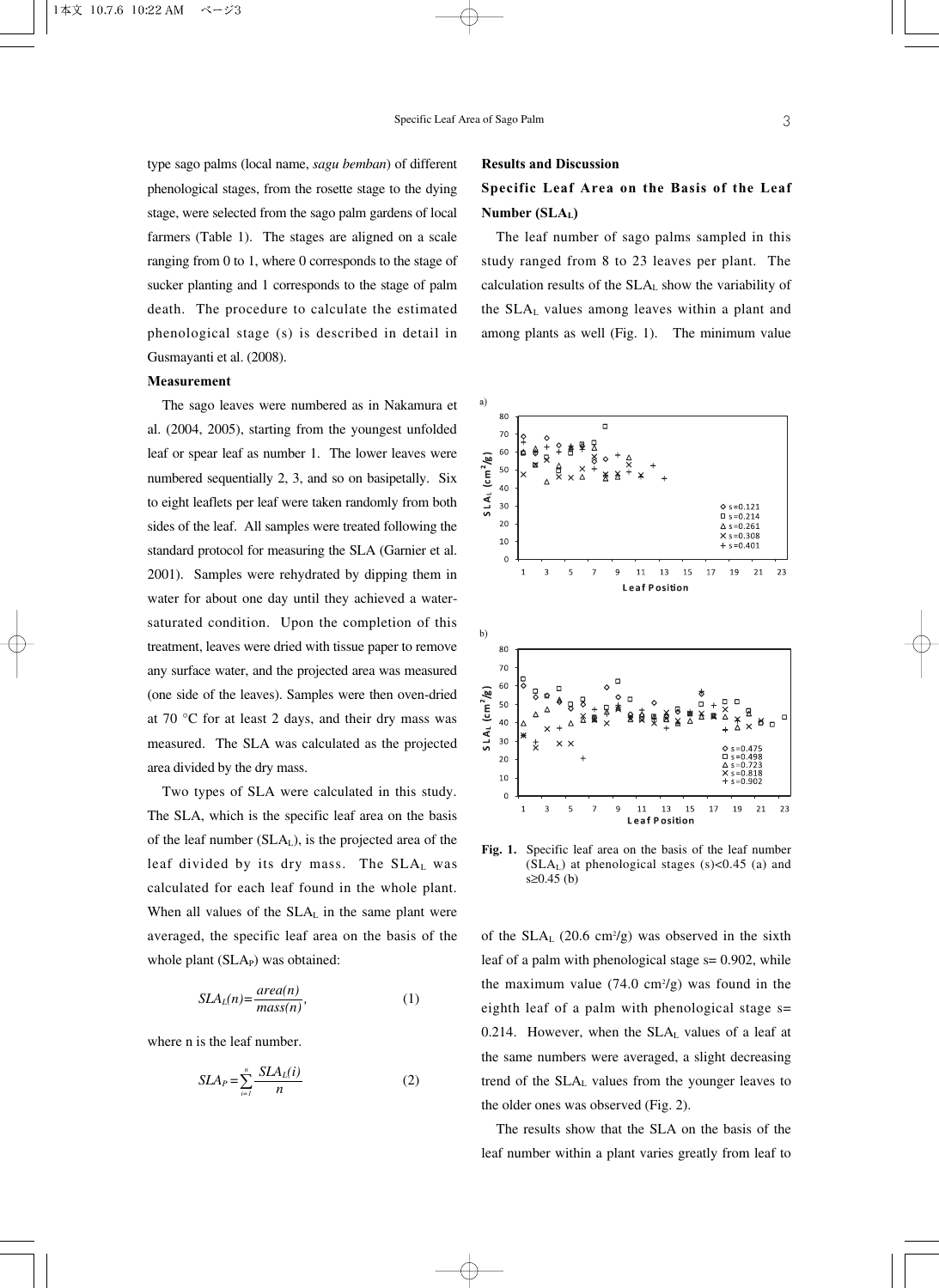

position number

leaf. The SLA may decrease as the leaf age increases; however, other factors, such as variations in radiation due to partial shading of a plant and plant density, may be involved in the determination of the SLA, as well as the location along a leaf from which the samples were taken. Rawson et al. (1987) reported that the SLA of wheat decreased from the tip to the base of a leaf by approximately 35%.

# **Specific leaf area on the basis of the whole plant (SLA<sub>P</sub>)**

The average value of the SLAL within a plant is stated as the SLA<sub>P</sub>. The calculation results of each palm based on the phenological stages are shown in Fig. 3. The maximum value  $(61.9 \text{ cm}^2/\text{g})$  was



**Fig. 3.** Specific leaf area on the basis of the whole plant (SLAP) at different phenological stages (s)

observed in a palm with phenological stage s=0.121, while the minimum value  $(39.7 \text{ cm}^2/\text{g})$  was found in a palm with phenological stage s=0.818. The results show that young palms have a relatively higher SLA<sub>P</sub> than older palms. Similar results were also found by Gunn et al. (1999) in barley crop. The decreasing trend was fitted to a linear model, i.e.,  $SLA<sub>P</sub>=-26.902$ 

s +63.109, which is good enough to describe the variability of data (almost 90%).

### **Conclusion**

This study aimed to calculate the specific leaf area of individual leaves  $(SLA<sub>L</sub>)$  and whole plants  $(SLA<sub>P</sub>)$ in sago palm. Each unfolded leaf from ten selected plants, which ranged from 8 to 23 leaves per plant, was analyzed. The results show that the SLA<sub>L</sub> varied from leaf to leaf within a plant without a consistent trend. However, the average SLAL based on the leaf number showed a slight decreasing trend from younger leaves to older leaves. This indicates that increasing the number of samples in future studies may yield a significant and consistent trend of SLAL changes from younger leaves to older leaves. In this study, the change in the average value of the SLAL within a plant  $(SLA<sub>P</sub>)$  was found to follow a linear regression model. The model seems to be good enough to be used in a simple crop model to estimate the influence of the phenological stage on the SLA value of sago palm.

### **References**

- Arredondo, J. T. and H. Schnyder 2003 Components of leaf elongation rate and their relationship to specific leaf area in contrasting grasses. New Phytologist 158: 305-314.
- Bouman, B. A. M. and H. H. van Laar 2006 Description and evaluation of the rice growth model ORYZA2000 under nitrogen-limited conditions. Agricultural Systems 87: 249-273.
- de Wit, C. T. 1997 LINTUL1 A simple general crop growth model for optimal growing conditions (example: spring wheat). Wageningen Agricultural University, and DLO-Research Centre for Agrobiology and Soil Fertility. Wageningen University, Wageningen.
- Flach, M. 1997 Sago palm. *Metroxylon sagu* Rottb. Promoting the conservation and use of underutilized and neglected crops. 13. Institute of Plant Genetics and Crop Plant Research,